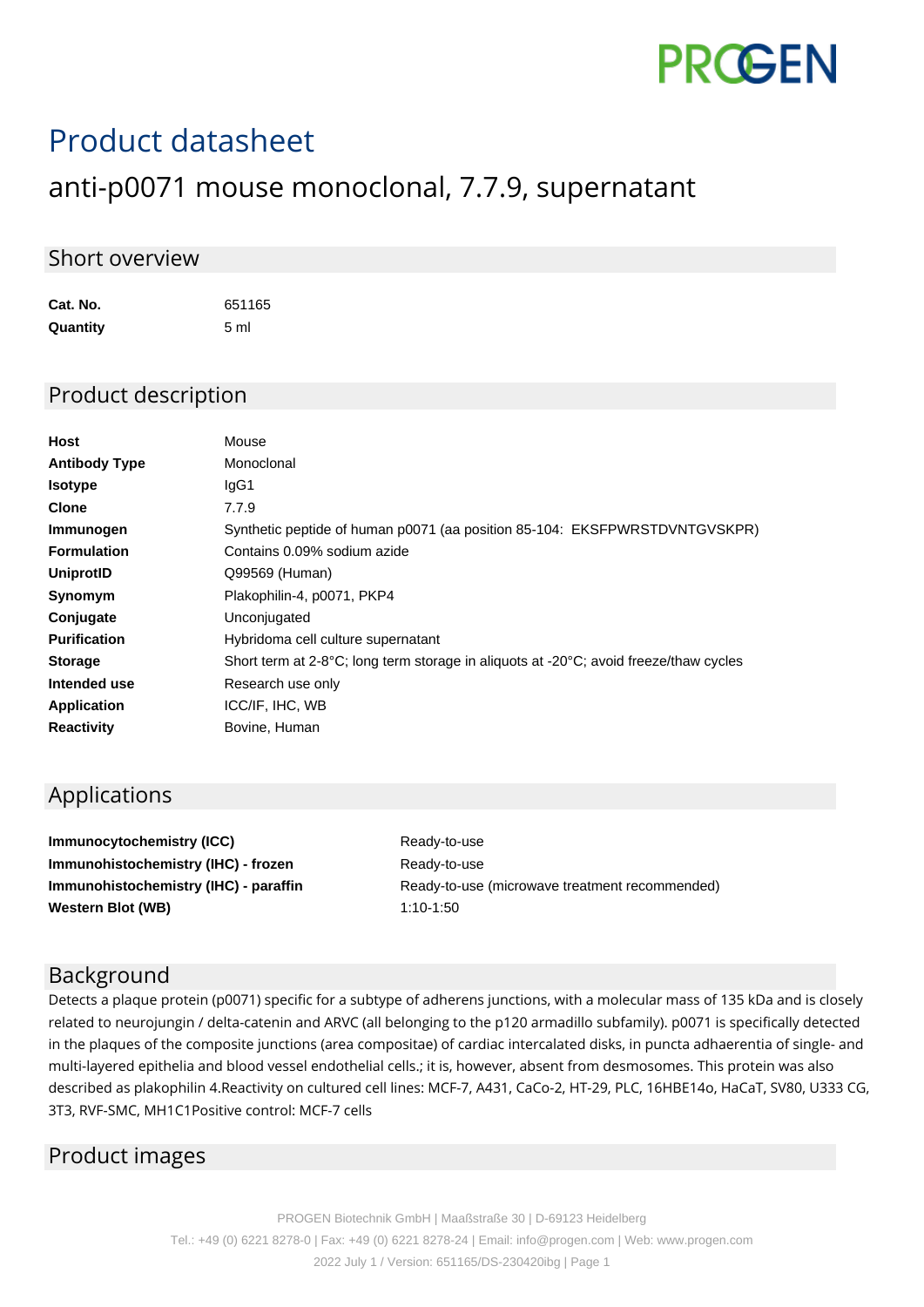

p0071 staining on human kidney (courtesy of The Human Protein Atlas, www.proteinatlas.org, Thul PJ et al, 2017. A subcellular map of the human proteome. Science)